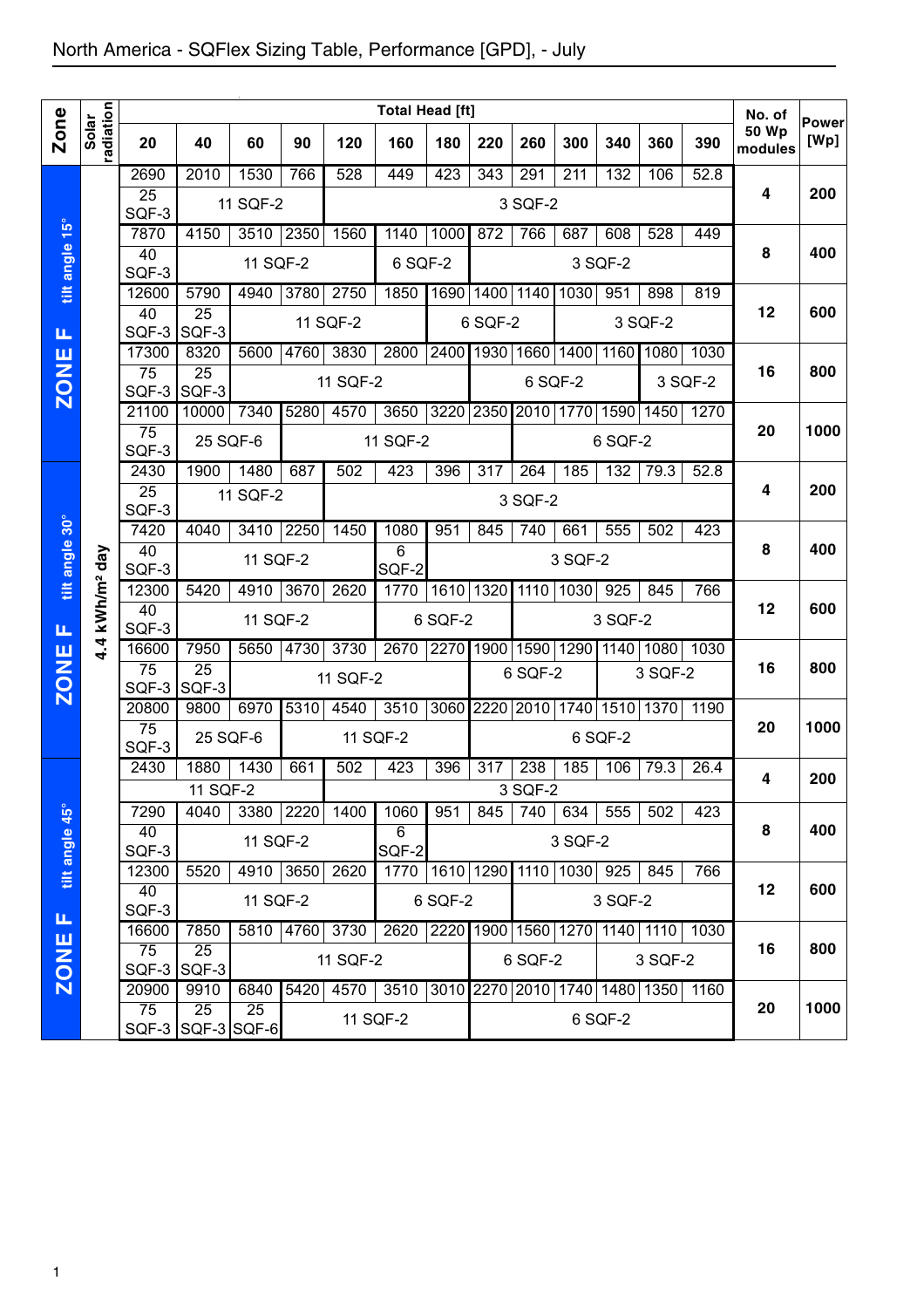|                         |                        |                          |                                |                 |      |                  | <b>Total Head [ft]</b>             |      |                |                  |                     |                  |           |                                    | No. of                  | <b>Power</b> |
|-------------------------|------------------------|--------------------------|--------------------------------|-----------------|------|------------------|------------------------------------|------|----------------|------------------|---------------------|------------------|-----------|------------------------------------|-------------------------|--------------|
| <b>Zone</b>             | radiation<br>Solar     | 20                       | 40                             | 60              | 90   | 120              | 160                                | 180  | 220            | 260              | 300                 | 340              | 360       | 390                                | <b>50 Wp</b><br>modules | [Wp]         |
|                         |                        | 3300                     | 2270                           | 1820            | 951  | 608              | 528                                | 502  | 423            | $\overline{343}$ | 264                 | $\overline{211}$ | 159       | 106                                |                         |              |
|                         |                        | 25<br>SQF-3              |                                | 11 SQF-2        |      |                  |                                    |      |                | 3 SQF-2          |                     |                  |           |                                    | 4                       | 200          |
|                         |                        | 9110                     | 4540                           | 3880            | 2690 | 1850             | 1320                               | 1190 | 978            | 872              | 793                 | 687              | 634       | 555                                |                         |              |
| tilt angle 15°          |                        | 40<br>SQF-3              |                                | 11 SQF-2        |      |                  | 6 SQF-2                            |      |                |                  |                     | 3 SQF-2          |           |                                    | 8                       | 400          |
|                         |                        | 14300                    | 6740                           | 5230            | 4170 | 3140             | 2220                               | 1900 |                |                  | 1610 1320 1080 1030 |                  | 978       | 898                                |                         |              |
| $\sigma$                |                        | $\overline{75}$<br>SQF-3 | $\overline{25}$<br>SQF-3       |                 |      | 11 SQF-2         |                                    |      | 6 SQF-2        |                  |                     |                  | 3 SQF-2   |                                    | 12                      | 600          |
| ш                       |                        | 19000                    | 9110                           | 6370            | 5050 | 4230             | 3220                               | 2800 | 2090           | 1850             | 1610                |                  | 1370 1240 | 1080                               |                         |              |
| <b>NOZ</b>              |                        | $\overline{75}$<br>SQF-3 | $\overline{25}$<br>SQF-3 SQF-6 | $\overline{25}$ |      |                  | 11 SQF-2                           |      |                |                  | 6 SQF-2             |                  |           | $\overline{3}$<br>SQF-2            | 16                      | 800          |
|                         |                        | 23100                    | 11600                          | 8350            | 5500 | 4830             | 4020                               | 3620 | 2750           | 2140             | 1900                |                  | 1740 1640 | 1480                               |                         |              |
|                         |                        | 75 SQF-3                 |                                | 25<br>SQF-6     |      |                  | 11 SQF-2                           |      |                |                  |                     | 6 SQF-2          |           |                                    | 20                      | 1000         |
|                         |                        | 3040                     | 2190                           | 1690            | 872  | 581              | 502                                | 476  | 396            | 317              | 238                 | 185              | 132       | 79.3                               |                         |              |
|                         |                        | $\overline{25}$<br>SQF-3 |                                | 11 SQF-2        |      |                  |                                    |      |                | 3 SQF-2          |                     |                  |           |                                    | 4                       | 200          |
|                         |                        | 8670                     | 4440                           | 3800            | 2590 | 1740             | 1240                               | 1110 | 951            | 845              | 740                 | 661              | 608       | 528                                |                         |              |
| tilt angle 30°          |                        | 40<br>SQF-3              |                                | 11 SQF-2        |      |                  | 6 SQF-2                            |      |                |                  |                     | 3 SQF-2          |           |                                    | 8                       | 400          |
|                         |                        | 13700                    | 6390                           | 5230            | 4070 | 3040             | 2090                               | 1850 | 1530           | 1270             | 1110                | 1030             | 951       | 872                                |                         |              |
|                         | kWh/m <sup>2</sup> day | 40<br>SQF-3              | 25<br>SQF-3                    |                 |      | 11 SQF-2         |                                    |      | 6 SQF-2        |                  |                     |                  | 3 SQF-2   |                                    | 12                      | 600          |
| $\sigma$<br><b>ZONE</b> | <u>၈</u>               | 18600                    | 8960                           | 6020            | 5050 | 4150             | 3060                               | 2670 | 2090 1820      |                  | 1530                |                  | 1290 1160 | 1080                               |                         |              |
|                         | ÷                      | 75<br>SQF-3              | $\overline{25}$<br>SQF-3 SQF-6 | 25              |      |                  | 11 SQF-2                           |      |                |                  | 6 SQF-2             |                  |           | 3<br>SQF-2                         | 16                      | 800          |
|                         |                        | 22900                    | 10900                          | 7980            | 5550 | 4830             | 3960                               | 3490 | 2590 2140      |                  |                     | 1900 1690 1590   |           | 1400                               |                         |              |
|                         |                        | $\overline{75}$<br>SQF-3 | 25 SQF-6                       |                 |      |                  | 11 SQF-2                           |      |                |                  |                     | 6 SQF-2          |           |                                    | 20                      | 1000         |
|                         |                        | 2990                     | 2190                           | 1690            | 872  | 581              | 502                                | 476  | 396            | 317              | 238                 | 159              | 132       | 79.3                               |                         |              |
|                         |                        | $\overline{25}$<br>SQF-3 |                                | 11 SQF-2        |      |                  |                                    |      |                | 3 SQF-2          |                     |                  |           |                                    | 4                       | 200          |
|                         |                        | 8610                     | 4460                           | 3800 2590       |      | 1720             | 1240 1110                          |      | 978            | 845              | 740                 | 661              | 581       | 502                                |                         |              |
| tilt angle 45°          |                        | 40<br>SQF-3              |                                | 11 SQF-2        |      |                  | 6 SQF-2                            |      |                |                  |                     | 3 SQF-2          |           |                                    | 8                       | 400          |
|                         |                        | 13800                    | 6370                           | 5280 4100       |      | $\frac{1}{3040}$ | 2060                               |      | 1850 1530 1240 |                  |                     | 1110 1030        | 978       | 872                                |                         |              |
| $\sigma$                |                        | 40<br>SQF-3              | 25<br>SQF-3                    |                 |      | 11 SQF-2         |                                    |      | 6 SQF-2        |                  |                     |                  | 3 SQF-2   |                                    | 12                      | 600          |
|                         |                        | 18800                    | 9040                           | 6020            |      | 5100 4170        | 3060                               |      |                |                  |                     |                  |           | 2640 2110 1820 1510 1270 1160 1110 |                         |              |
| <b>ZONE</b>             |                        | 75<br>SQF-3 SQF-3        | 25                             |                 |      | 11 SQF-2         |                                    |      |                |                  | 6 SQF-2             |                  |           | 3 SQF-2                            | 16                      | 800          |
|                         |                        | 23100                    | 11000 8010                     |                 | 5650 | 4890             | 3990 3510 2560 2170 1930 1690 1590 |      |                |                  |                     |                  |           | 1400                               |                         |              |
|                         |                        | 75<br>SQF-3              | 25 SQF-6                       |                 |      |                  | 11 SQF-2                           |      |                |                  |                     | 6 SQF-2          |           |                                    | 20                      | 1000         |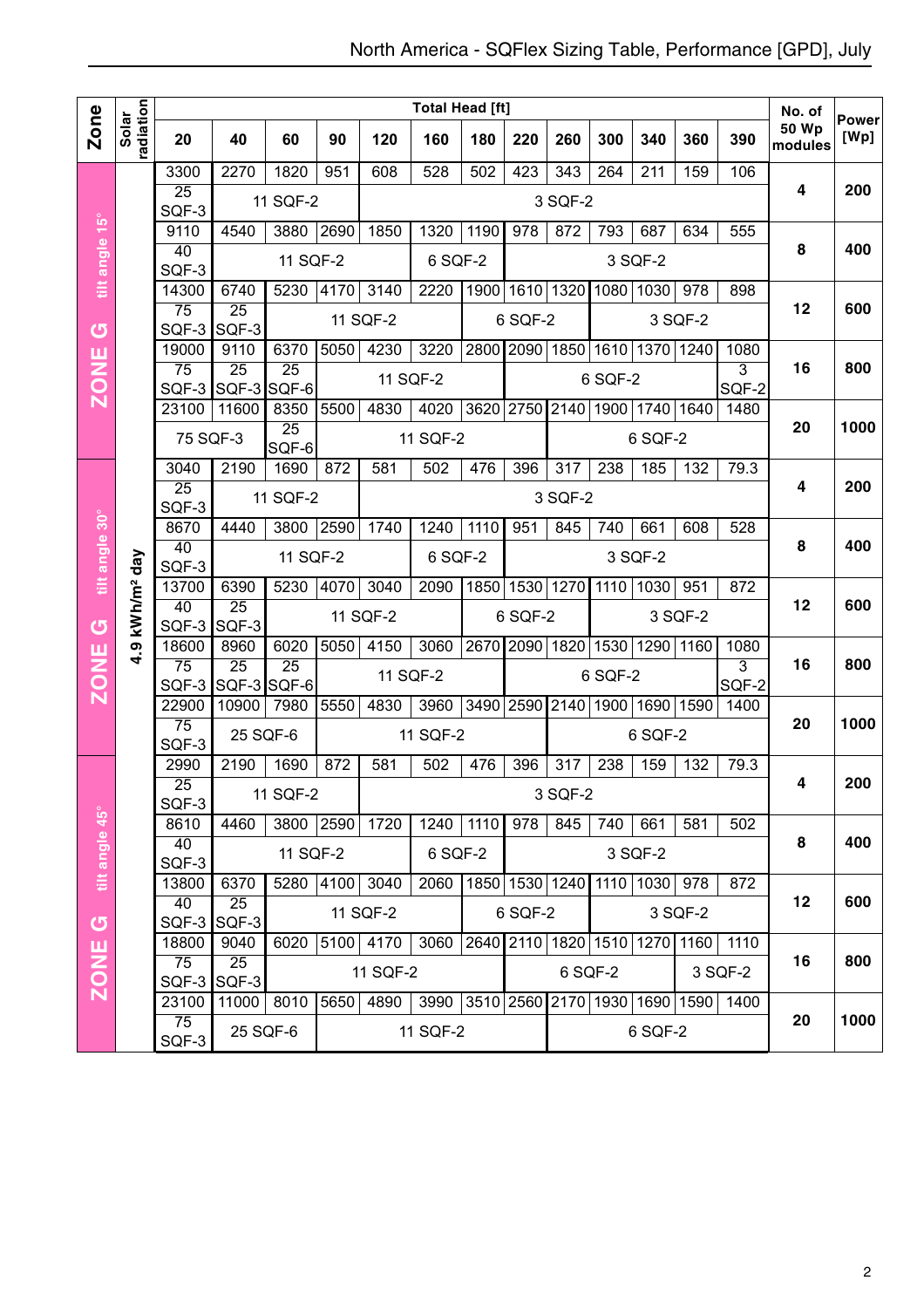|                |                          | <b>Total Head [ft]</b>   |                      |                    |      |            |                                    |                            |         |                  |                               |         |                          | No. of |                         |               |
|----------------|--------------------------|--------------------------|----------------------|--------------------|------|------------|------------------------------------|----------------------------|---------|------------------|-------------------------------|---------|--------------------------|--------|-------------------------|---------------|
| Zone           | radiation<br>Solar       | 20                       | 40                   | 60                 | 90   | 120        | 160                                | 180                        | 220     | 260              | 300                           | 340     | 360                      | 390    | <b>50 Wp</b><br>modules | Power<br>[Wp] |
|                |                          | 4100                     | 2620                 | 2090               | 1190 | 740        | 608                                | 581                        | 502     | 423              | 343                           | 264     | 211                      | 159    | $\overline{\mathbf{4}}$ | 200           |
|                |                          | $\overline{25}$<br>SQF-3 |                      | 11 SQF-2           |      | 6<br>SQF-2 |                                    |                            |         |                  | 3 SQF-2                       |         |                          |        |                         |               |
|                |                          | 10500                    | 4910                 | 4310 3120          |      | 2190       | 1510                               | 1370                       | 1110    | 978              | 898                           | 793     | 740                      | 661    |                         |               |
| tilt angle 15° |                          | 40<br>SQF-3              |                      | 11 SQF-2           |      |            |                                    | 6 SQF-2                    |         |                  |                               | 3 SQF-2 |                          |        | 8                       | 400           |
|                |                          | 16300                    | 7790                 | 5470               | 4570 | 3590       | 2620                               | 2220                       | 1820    | 1560             | 1270                          |         | 1080 1030                | 978    |                         |               |
| œ              |                          | $\overline{75}$          | 25                   |                    |      | 11 SQF-2   |                                    |                            |         | 6 SQF-2          |                               |         | 3 SQF-2                  |        | 12                      | 600           |
|                |                          | 21100                    | SQF-3 SQF-3<br>10100 | 7400               | 5280 | 4540       | 3650                               |                            |         |                  | 3250 2350 2010 1800 1590 1480 |         |                          | 1270   |                         |               |
| <b>ZONE</b>    |                          | $\overline{75}$          | 25 SQF-6             |                    |      |            | 11 SQF-2                           |                            |         |                  |                               | 6 SQF-2 |                          |        | 16                      | 800           |
|                |                          | SQF-3                    |                      |                    |      |            |                                    |                            |         |                  |                               |         |                          |        |                         |               |
|                |                          | 25300<br>75 SQF-3        | 13800                | 9460<br>$25$ SQF-6 | 5760 | 5070       | 4330                               | 3960 3200 2400<br>11 SQF-2 |         |                  | 2030                          |         | 1880 1800<br>6 SQF-2     | 1660   | 20                      | 1000          |
|                |                          | 3830                     | 2540                 | 1980               | 1110 | 687        | 581                                | 555                        | 476     | 396              | $\overline{317}$              | 238     | 185                      | 132    |                         |               |
|                |                          | $\overline{25}$          |                      | 11 SQF-2           |      |            |                                    |                            |         | 3 SQF-2          |                               |         |                          |        | 4                       | 200           |
|                |                          | SQF-3<br>10000           | 4860                 | 4230               | 3010 | 2090       | 1450                               | 1320                       | 1060    | $\overline{978}$ | 872                           | 766     | 687                      | 608    |                         |               |
| tilt angle 30° |                          | 40                       |                      | 11 SQF-2           |      |            | 6 SQF-2                            |                            |         |                  |                               | 3 SQF-2 |                          |        | 8                       | 400           |
|                |                          | SQF-3                    |                      |                    |      |            |                                    |                            |         |                  |                               |         |                          |        |                         |               |
|                | 5 kWh/m <sup>2</sup> day | 15700<br>$\overline{75}$ | 7480<br>25           | 5520               | 4520 | 3490       | 2480                               | 2090                       | 1770    | 1480             | 1220                          |         | 1080 1060                | 978    | 12                      | 600           |
| Ŧ              |                          |                          | SQF-3 SQF-3          |                    |      | 11 SQF-2   |                                    |                            |         | 6 SQF-2          |                               |         | 3 SQF-2                  |        |                         |               |
|                | ທ່                       | 20800<br>75              | 9830                 | 7050               | 5310 | 4540       | $\overline{3}540$                  | 3090 2220                  |         |                  | 2010 1740 1530 1400           |         |                          | 1220   | 16                      | 800           |
| <b>ZONE</b>    |                          | SQF-3                    | 25 SQF-6             |                    |      |            | 11 SQF-2                           |                            |         |                  |                               | 6 SQF-2 |                          |        |                         |               |
|                |                          | 25100                    | 13100                | 9190               | 5730 | 5100       | 4330                               | 3940                       | 3060    | 2270             | 2030                          |         | 1850 1770                | 1640   |                         |               |
|                |                          | 75 SQF-3                 |                      | 25<br>SQF-6        |      |            | 11 SQF-2                           |                            |         |                  |                               | 6 SQF-2 |                          |        | 20                      | 1000          |
|                |                          | 3830                     | 2560                 | 2010               | 1110 | 687        | 581                                | 555                        | 476     | 396              | 317                           | 238     | 185                      | 132    |                         |               |
|                |                          | $\overline{25}$<br>SQF-3 |                      | 11 SQF-2           |      |            |                                    |                            |         | 3 SQF-2          |                               |         |                          |        | 4                       | 200           |
|                |                          | 10100                    | 4940                 | 4250 3040          |      | 2060       | 1450 1320 1080 978                 |                            |         |                  | 872                           | 766     | 713                      | 634    |                         |               |
| tilt angle 45° |                          | 40                       |                      | 11 SQF-2           |      |            | 6 SQF-2                            |                            |         |                  |                               | 3 SQF-2 |                          |        | 8                       | 400           |
|                |                          | SQF-3<br>15700           | 7480                 | 5600               | 4570 | 3510       | 2480                               | 2110                       |         | 1800 1480        | 1220                          |         | 1110 1060                | 978    |                         |               |
|                |                          | 75                       | 25                   |                    |      | 11 SQF-2   |                                    |                            | 6 SQF-2 |                  |                               |         | 3 SQF-2                  |        | 12                      | 600           |
| œ              |                          |                          | SQF-3 SQF-3          |                    |      |            |                                    |                            |         |                  |                               |         |                          |        |                         |               |
|                |                          | 21100<br>75              | 9990<br>25           | 7050<br>25         | 5360 | 4600       | 3590                               | 3090                       |         |                  |                               |         | 2270 2030 1770 1530 1400 | 1220   | 16                      | 800           |
| ZONE           |                          |                          | SQF-3 SQF-3 SQF-6    |                    |      |            | 11 SQF-2                           |                            |         |                  |                               | 6 SQF-2 |                          |        |                         |               |
|                |                          | 25400                    | 13100                | 9300<br>25         | 5870 | 5150       | 4390 3990 3060 2320 2090 1880 1770 |                            |         |                  |                               |         |                          | 1640   | 20                      | 1000          |
|                |                          | 75 SQF-3                 |                      | SQF-6              |      |            | 11 SQF-2                           |                            |         |                  |                               | 6 SQF-2 |                          |        |                         |               |
|                |                          |                          |                      |                    |      |            |                                    |                            |         |                  |                               |         |                          |        |                         |               |
|                |                          |                          |                      |                    |      |            |                                    |                            |         |                  |                               |         |                          |        |                         |               |
|                |                          |                          |                      |                    |      |            |                                    |                            |         |                  |                               |         |                          |        |                         |               |
|                |                          |                          |                      |                    |      |            |                                    |                            |         |                  |                               |         |                          |        |                         |               |
|                |                          |                          |                      |                    |      |            |                                    |                            |         |                  |                               |         |                          |        |                         |               |
|                |                          |                          |                      |                    |      |            |                                    |                            |         |                  |                               |         |                          |        |                         |               |
|                |                          |                          |                      |                    |      |            |                                    |                            |         |                  |                               |         |                          |        |                         |               |
|                |                          |                          |                      |                    |      |            |                                    |                            |         |                  |                               |         |                          |        |                         |               |
| 3              |                          |                          |                      |                    |      |            |                                    |                            |         |                  |                               |         |                          |        |                         |               |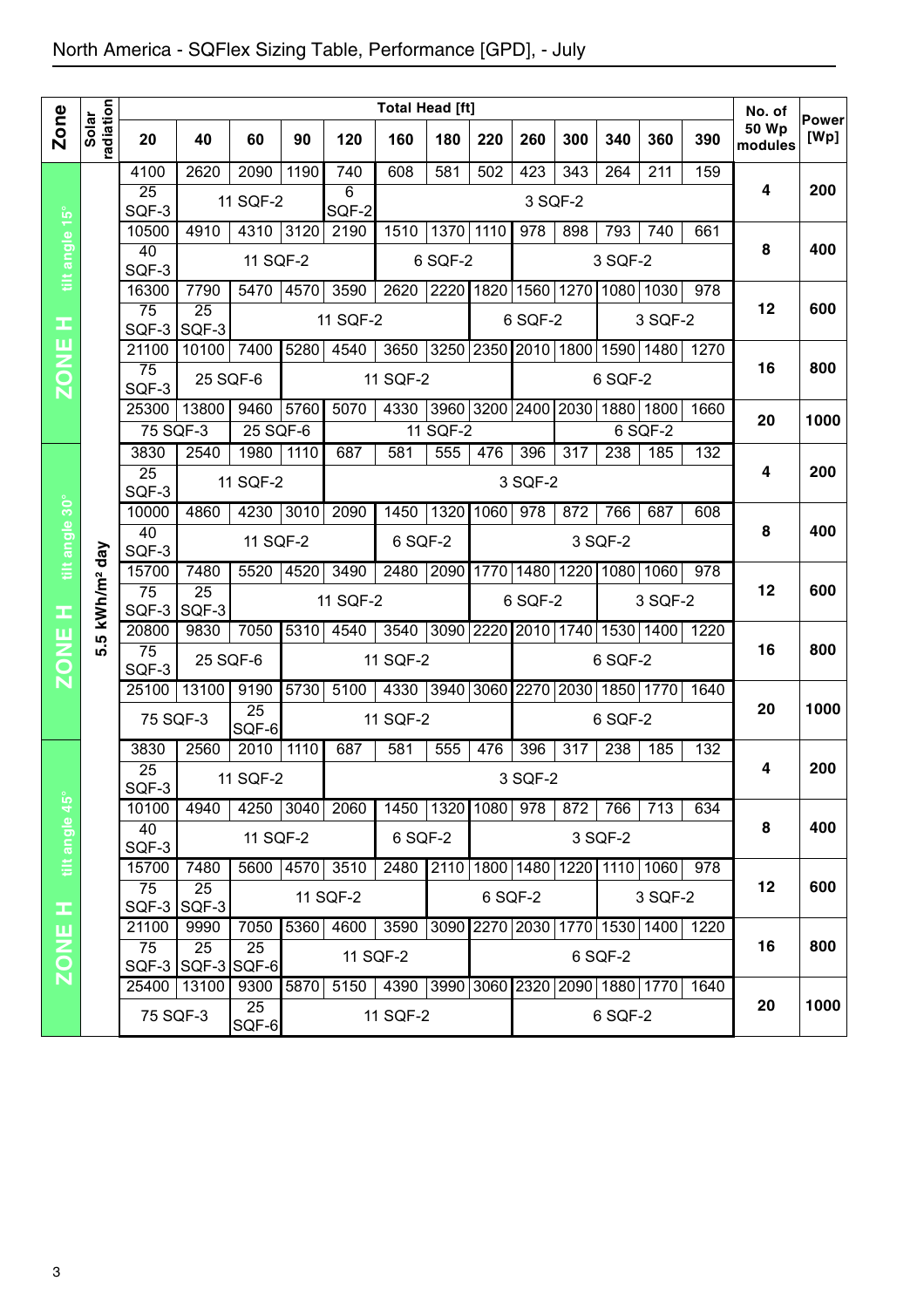|                          |                        |                         | <b>Total Head [ft]</b> |                 |      |                           |                                             |           |           |      |                     |                  |           |                                         | No. of           |                      |
|--------------------------|------------------------|-------------------------|------------------------|-----------------|------|---------------------------|---------------------------------------------|-----------|-----------|------|---------------------|------------------|-----------|-----------------------------------------|------------------|----------------------|
| <b>Zone</b>              | radiation<br>Solar     | 20                      | 40                     | 60              | 90   | 120                       | 160                                         | 180       | 220       | 260  | 300                 | 340              | 360       | 390                                     | 50 Wp<br>modules | <b>Power</b><br>[Wp] |
|                          |                        | 4810                    | 2910                   | 2350            | 1430 | 872                       | $\overline{713}$                            | 661       | 581       | 502  | 396                 | $\overline{317}$ | 291       | 211                                     |                  |                      |
|                          |                        | 25<br>SQF-3             |                        | 11 SQF-2        |      | 6<br>SQF-2                |                                             |           |           |      | 3 SQF-2             |                  |           |                                         | 4                | 200                  |
|                          |                        | 11700                   | 5200                   | 4680            | 3490 | 2510                      | 1690                                        | 1560      | 1270      | 1060 | 978                 | 898              | 819       | 740                                     |                  |                      |
| tilt angle 15°           |                        | 40<br>SQF-3             |                        | 11 SQF-2        |      |                           |                                             | 6 SQF-2   |           |      |                     | 3 SQF-2          |           |                                         | 8                | 400                  |
|                          |                        | 17900                   | 8690                   | 5790            | 4860 | 3960                      | 2960                                        |           | 2560 1980 |      | 1740 1480 1240 1110 |                  |           | 1030                                    |                  |                      |
| $\overline{\phantom{a}}$ |                        | 75<br>SQF-3 SQF-3 SQF-6 | $\overline{25}$        | $\overline{25}$ |      | 11 SQF-2                  |                                             |           |           |      | 6 SQF-2             |                  |           | 3<br>SQF-2                              | 12               | 600                  |
|                          |                        | 23000                   | 11500                  | 8320            | 5470 | 4810                      | 3990                                        |           | 3590 2750 | 2110 |                     | 1900 1740 1640   |           | 1480                                    |                  |                      |
| <b>ZONE</b>              |                        | 75 SQF-3                |                        | 25<br>SQF-6     |      |                           | 11 SQF-2                                    |           |           |      |                     | 6 SQF-2          |           |                                         | 16               | 800                  |
|                          |                        | 27300                   | 15700                  | 10500 6680      |      | 5260                      | 4570                                        | 4230      |           |      | 3540 2800 2170      |                  | 1960 1900 | 1800                                    | 20               | 1000                 |
|                          |                        | 75 SQF-3                |                        | 25 SQF-6        |      |                           |                                             | 11 SQF-2  |           |      |                     |                  | 6 SQF-2   |                                         |                  |                      |
|                          |                        | 4570                    | 2830                   | 2270            | 1350 | 819                       | 661                                         | 634       | 555       | 476  | 370                 | $\overline{317}$ | 264       | 185                                     |                  |                      |
|                          |                        | 25<br>SQF-3             |                        | 11 SQF-2        |      | 6<br>SQF-2                |                                             |           |           |      | 3 SQF-2             |                  |           |                                         | 4                | 200                  |
|                          |                        | 11300                   | 5180                   | 4600            | 3380 | 2400                      | 1640                                        | 1480      | 1220      | 1060 | 951                 | 872              | 793       | 713                                     |                  |                      |
| tilt angle 30°           |                        | 40<br>SQF-3             |                        | 11 SQF-2        |      |                           |                                             | 6 SQF-2   |           |      |                     | 3 SQF-2          |           |                                         | 8                | 400                  |
|                          |                        | 17400                   | 8430                   | 5710            | 4830 | 3880                      | 2830                                        | 2430 1960 |           |      | 1690 1400           | 1160             | 1110      | 1030                                    |                  |                      |
|                          | kWh/m <sup>2</sup> day | 75<br>SQF-3 SQF-3       | 25                     |                 |      | 11 SQF-2                  |                                             |           |           |      | 6 SQF-2             |                  |           | 3 SQF-2                                 | 12               | 600                  |
|                          | $\overline{6}$ .       | 22700                   | 10900                  | 8010            | 5500 | 4810                      | 3960                                        | 3490      | 2620      | 2140 | 1900                |                  | 1690 1610 | 1430                                    |                  |                      |
| <b>ZONE</b>              |                        | 75<br>SQF-3             | 25 SQF-6               |                 |      | 11 SQF-2                  |                                             |           |           |      | 6 SQF-2             |                  |           | 16                                      | 800              |                      |
|                          |                        | 27100                   | 15100                  | 10300 6340      |      | 5280                      | 4570                                        | 4230      |           |      | 3430 2640 2170      |                  | 1980 1880 | 1770                                    |                  | 1000                 |
|                          |                        | 75 SQF-3                |                        | 25 SQF-6        |      |                           |                                             | 11 SQF-2  |           |      |                     |                  | 6 SQF-2   |                                         | 20               |                      |
|                          |                        | 4620                    | 2880                   | 2300            | 1350 | 845                       | 687                                         | 634       | 555       | 476  | 396                 | $\overline{317}$ | 264       | 185                                     |                  |                      |
| $\frac{6}{5}$            |                        | 25<br>SQF-3             |                        | 11 SQF-2        |      | 6<br>SQF-2                |                                             |           |           |      | 3 SQF-2             |                  |           |                                         | 4                | 200                  |
| ч                        |                        | 11400                   |                        |                 |      | 5260   4650   3430   2400 | 1660   1510   1220   1060   978   872   793 |           |           |      |                     |                  |           | 713                                     |                  |                      |
| tilt angle               |                        | 40<br>SQF-3             |                        | 11 SQF-2        |      |                           | 6 SQF-2                                     |           |           |      | 3 SQF-2             |                  |           | 8                                       | 400              |                      |
|                          |                        | 17600                   | 8480                   |                 |      | 5790 4910 3940            |                                             |           |           |      |                     |                  |           | 2850 2460 2010 1690 1430 1190 1140 1060 |                  |                      |
|                          |                        | 75<br>SQF-3             | 25<br>SQF-3            |                 |      | 11 SQF-2                  |                                             |           |           |      | 6 SQF-2             |                  |           | 3 SQF-2                                 | 12               | 600                  |
|                          |                        | 23100                   | 11100                  | 8110            | 5600 | 4890                      | 4020 3540 2640 2170 1930 1720 1610 1430     |           |           |      |                     |                  |           |                                         |                  |                      |
| <b>ZONE</b>              |                        | 75<br>SQF-3             | SQF-3                  |                 |      |                           | 11 SQF-2                                    |           |           |      |                     | 6 SQF-2          |           |                                         | 16               | 800                  |
|                          |                        | 27500 15200 10500 6390  |                        |                 |      | 5360                      |                                             |           |           |      |                     |                  |           | 4650 4310 3490 2670 2220 2010 1930 1800 |                  |                      |
|                          |                        | 75 SQF-3                |                        | 25 SQF-6        |      |                           |                                             | 11 SQF-2  |           |      |                     |                  | 6 SQF-2   |                                         | 20               | 1000                 |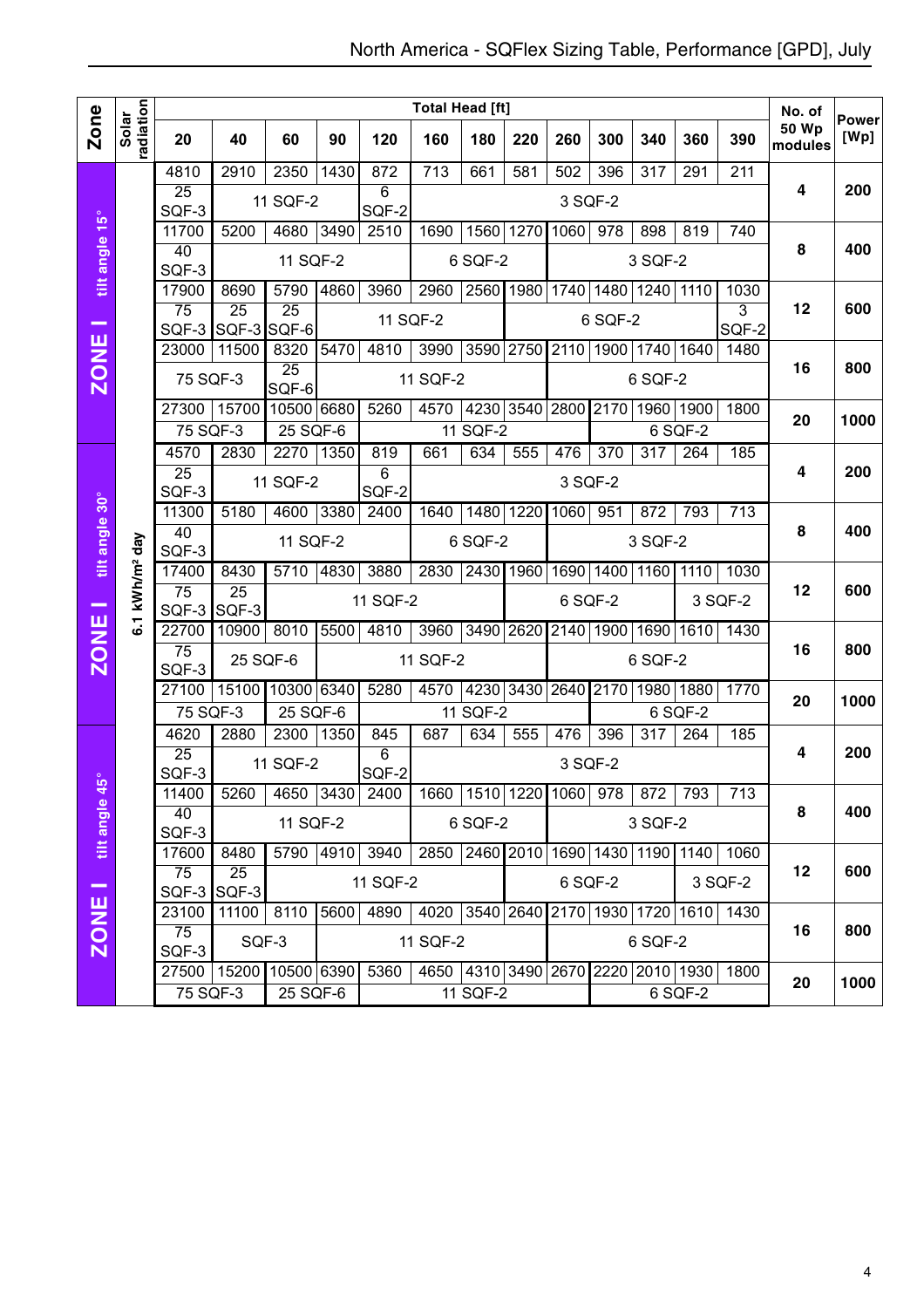|                                  |                           |                          |                          |                         |      |                    | <b>Total Head [ft]</b>             |                                        |                |                               |         |           |         |               | No. of                  |               |
|----------------------------------|---------------------------|--------------------------|--------------------------|-------------------------|------|--------------------|------------------------------------|----------------------------------------|----------------|-------------------------------|---------|-----------|---------|---------------|-------------------------|---------------|
| <b>Zone</b>                      | Solar<br>radiation        | 20                       | 40                       | 60                      | 90   | 120                | 160                                | 180                                    | 220            | 260                           | 300     | 340       | 360     | 390           | <b>50 Wp</b><br>modules | Power<br>[Wp] |
|                                  |                           | 5440                     | 3200                     | 2590                    | 1640 | 1000               | 766                                | 740                                    | 634            | 555                           | 476     | 370       | 343     | 264           |                         |               |
|                                  |                           | $\overline{25}$<br>SQF-3 |                          | 11 SQF-2                |      | 6<br>SQF-2         |                                    |                                        |                | 3 SQF-2                       |         |           |         |               | 4                       | 200           |
| $15^{\circ}$                     |                           | 12700                    | 5920                     | 4970                    | 3800 | 2800               | 1900                               |                                        |                | 1720 1430 1160                | 1030    | 951       | 898     | 819           |                         |               |
|                                  |                           | $\overline{75}$          | $\overline{25}$          |                         |      | 11 SQF-2           |                                    |                                        | 6 SQF-2        |                               |         |           | 3 SQF-2 |               | 8                       | 400           |
| tilt angle                       |                           | SQF-3<br>19400           | SQF-3<br>9250            | 6550                    | 5070 | 4280               | 3300                               |                                        | 2880 2090 1880 |                               | 1640    | 1400      | 1270    | 1080          |                         |               |
|                                  |                           | $\overline{75}$          | $\overline{25}$          | $\overline{25}$         |      |                    |                                    |                                        |                |                               |         |           |         |               | 12                      | 600           |
| $\overline{\phantom{a}}$         |                           | SQF-3                    |                          | SQF-3 SQF-6             |      |                    | 11 SQF-2                           |                                        |                |                               |         | 6 SQF-2   |         |               |                         |               |
|                                  |                           | 24600                    | 13200                    | 9140<br>$\overline{25}$ | 5630 | 4990               | 4250                               |                                        | 3880 3090 2270 |                               | 1980    | 1850 1770 |         | 1640          | 16                      | 800           |
| ZONE                             |                           | 75 SQF-3                 |                          | SQF-6                   |      |                    | 11 SQF-2                           |                                        |                |                               |         |           | 6 SQF-2 |               |                         |               |
|                                  |                           | 29000                    | 17400                    | 11400 7530              |      | 5390               | 4760                               |                                        |                | 4440 3750 3120 2270           |         | 2060      | 1980    | 1880          | 20                      | 1000          |
|                                  |                           | 75 SQF-3                 |                          | 25 SQF-6                |      |                    |                                    | 11 SQF-2                               |                |                               |         |           | 6 SQF-2 |               |                         |               |
|                                  |                           | 5230<br>$\overline{25}$  | 3120                     | 2540                    | 1560 | 951<br>6           | 740                                | 713                                    | 608            | 528                           | 449     | 370       | 317     | 264           | 4                       | 200           |
| $\overline{\mathbf{30}^{\circ}}$ |                           | SQF-3                    |                          | 11 SQF-2                |      | SQF-2              |                                    |                                        |                | 3 SQF-2                       |         |           |         |               |                         |               |
|                                  |                           | 12400                    | 5650                     | 4910                    | 3730 | 2690               | 1800                               |                                        | 1660 1370      | 1110                          | 1030    | 925       | 872     | 793           |                         |               |
| tilt angle                       |                           | 40<br>SQF-3              | $\overline{25}$<br>SQF-3 |                         |      | 11 SQF-2           |                                    | 6 SQF-2                                |                |                               |         | 3 SQF-2   |         |               | 8                       | 400           |
|                                  | .7 kWh/m <sup>2</sup> day | 18900                    | 9110                     | 6260                    | 5100 | 4230               | 3170                               |                                        | 2770 2090      | 1850   1590   1350   1220     |         |           |         | 1080          |                         |               |
|                                  |                           | $\overline{75}$          | $\overline{25}$          | $\overline{25}$         |      |                    | 11 SQF-2                           |                                        |                |                               | 6 SQF-2 |           |         | 3             | 12                      | 600           |
| っ                                | ဖ                         | SQF-3<br>24400           | SQF-3 SQF-6<br>12600     | 8880                    | 5680 | 5020               | 4230                               | 3830                                   | 2960           | 2250                          | 2010    | 1820      | 1740    | SQF-2<br>1590 |                         |               |
| <b>ZONE</b>                      |                           | 75 SQF-3                 |                          | $\overline{25}$         |      |                    | 11 SQF-2                           |                                        |                |                               |         | 6 SQF-2   |         |               | 16                      | 800           |
|                                  |                           |                          | 16800                    | SQF-6<br>11300 7210     |      | 5440               |                                    |                                        | 4440 3700 3010 |                               | 2250    | 2090 1980 |         |               |                         |               |
|                                  |                           | 28800<br>$75$ SQF-3      |                          | $25$ SQF-6              |      |                    | 4780                               | 11 SQF-2                               |                |                               |         |           | 6 SQF-2 | 1850          | 20                      | 1000          |
|                                  |                           | 5310                     | 3200                     | 2590                    | 1590 | 978                | 766                                | $\overline{713}$                       | 634            | 555                           | 449     | 370       | 317     | 264           |                         |               |
|                                  |                           | $\overline{25}$          |                          | 11 SQF-2                |      | 6                  |                                    |                                        |                | 3 SQF-2                       |         |           |         |               | 4                       | 200           |
| ິດ                               |                           | SQF-3<br>12700           | 5730                     | 5020                    |      | SQF-2<br>3800 2750 |                                    | 1850   1690   1400   1140   1060   951 |                |                               |         |           | 898     | 819           |                         |               |
| tilt angle                       |                           | 40                       | 25                       |                         |      | 11 SQF-2           |                                    |                                        | 6 SQF-2        |                               |         | 3 SQF-2   |         |               | 8                       | 400           |
|                                  |                           | $SQF-3$                  | SQF-3                    |                         |      |                    |                                    |                                        |                |                               |         |           |         |               |                         |               |
|                                  |                           | 19400<br>75              | 9300<br>$\overline{25}$  | 6370                    |      | 5180 4310          | 3220                               |                                        |                | 2800 2140 1900 1610 1370 1240 |         |           |         | 1110<br>3     | 12                      | 600           |
| $\overline{\phantom{m}}$         |                           |                          | SQF-3 SQF-3              |                         |      | 25 SQF-6           |                                    |                                        |                |                               | 6 SQF-2 |           |         | SQF-2         |                         |               |
|                                  |                           | 24900                    | 12800                    | 9090                    | 5760 | 5100               | 4310                               | 3910 3010 2270 2060 1850 1770          |                |                               |         |           |         | 1610          | 16                      | 800           |
| ZONE                             |                           | 75 SQF-3                 |                          | 25<br>SQF-6             |      |                    | 11 SQF-2                           |                                        |                |                               |         | 6 SQF-2   |         |               |                         |               |
|                                  |                           |                          | 29300 17100              | 11500 7290              |      | 5520               | 4860 4540 3780 3060 2300 2140 2030 |                                        |                |                               |         |           |         | 1880          | 20                      | 1000          |
|                                  |                           | 75 SQF-3                 |                          | 25 SQF-6                |      |                    |                                    | 11 SQF-2                               |                |                               |         |           | 6 SQF-2 |               |                         |               |
|                                  |                           |                          |                          |                         |      |                    |                                    |                                        |                |                               |         |           |         |               |                         |               |
|                                  |                           |                          |                          |                         |      |                    |                                    |                                        |                |                               |         |           |         |               |                         |               |
|                                  |                           |                          |                          |                         |      |                    |                                    |                                        |                |                               |         |           |         |               |                         |               |
|                                  |                           |                          |                          |                         |      |                    |                                    |                                        |                |                               |         |           |         |               |                         |               |
|                                  |                           |                          |                          |                         |      |                    |                                    |                                        |                |                               |         |           |         |               |                         |               |
|                                  |                           |                          |                          |                         |      |                    |                                    |                                        |                |                               |         |           |         |               |                         |               |
|                                  |                           |                          |                          |                         |      |                    |                                    |                                        |                |                               |         |           |         |               |                         |               |
|                                  |                           |                          |                          |                         |      |                    |                                    |                                        |                |                               |         |           |         |               |                         |               |
|                                  |                           |                          |                          |                         |      |                    |                                    |                                        |                |                               |         |           |         |               |                         |               |
| 5                                |                           |                          |                          |                         |      |                    |                                    |                                        |                |                               |         |           |         |               |                         |               |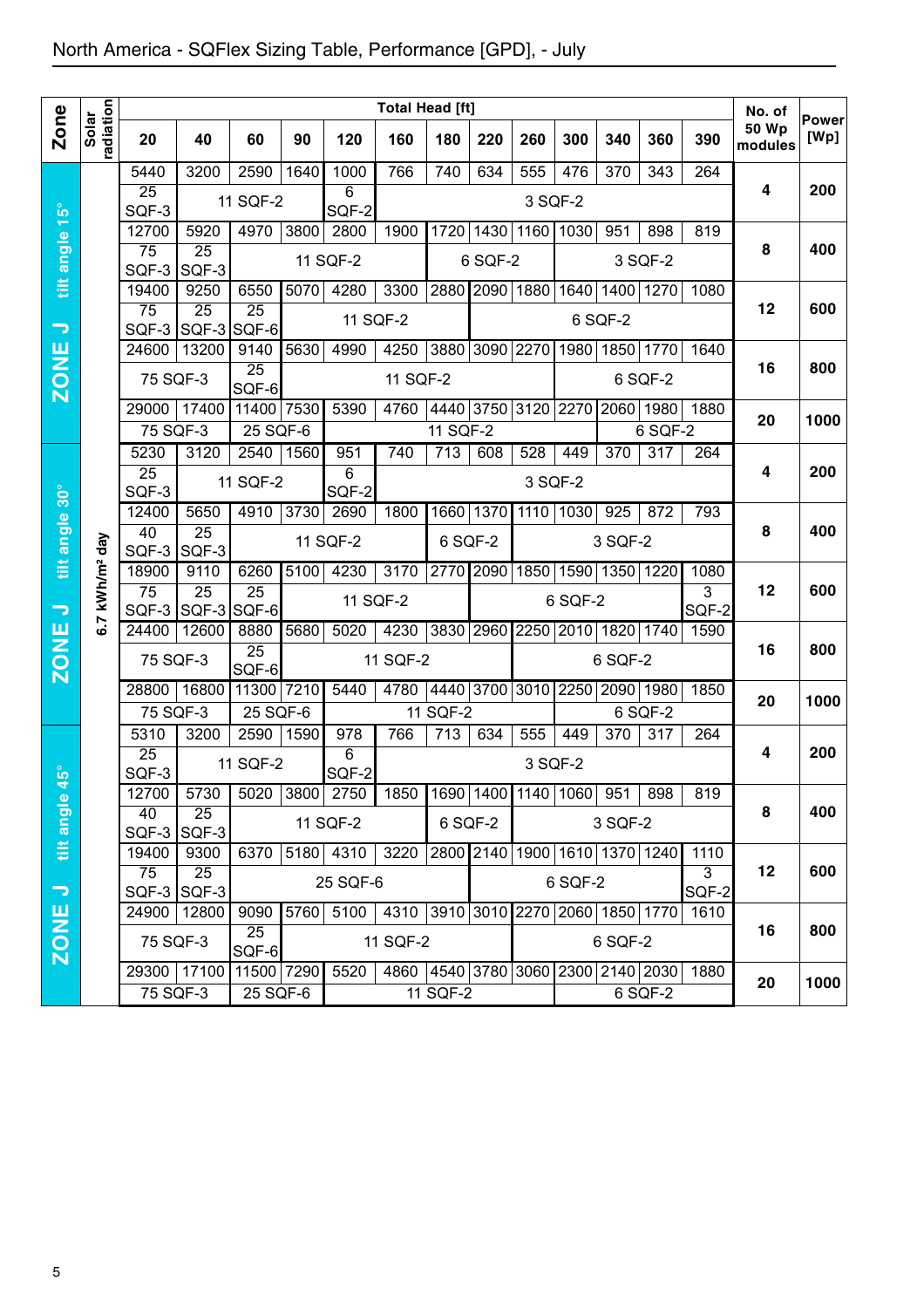|                   |                    |                       |                       |            |      |                                                   | <b>Total Head [ft]</b>                  |          |                     |      |                               |           |                               |      | No. of           | <b>Power</b> |
|-------------------|--------------------|-----------------------|-----------------------|------------|------|---------------------------------------------------|-----------------------------------------|----------|---------------------|------|-------------------------------|-----------|-------------------------------|------|------------------|--------------|
| <b>Zone</b>       | radiation<br>Solar | 20                    | 40                    | 60         | 90   | 120                                               | 160                                     | 180      | 220                 | 260  | 300                           | 340       | 360                           | 390  | 50 Wp<br>modules | [Wp]         |
|                   |                    | 6000                  | 3430                  | 2830       | 1820 | 1110                                              | 845                                     | 793      | 713                 | 608  | 528                           | 449       | 396                           | 317  |                  |              |
| $15^{\circ}$      |                    | 25<br>SQF-3           |                       | 11 SQF-2   |      | 6<br>SQF-2                                        |                                         |          |                     |      | 3 SQF-2                       |           |                               |      | 4                | 200          |
|                   |                    | 14000                 | 6580                  | 5150       | 4100 | 3060                                              | 2140                                    | 1850     | 1590 1290 1080      |      |                               | 1000      | 951                           | 898  |                  |              |
| tilt angle        |                    | 75<br>SQF-3           | 25<br>SQF-3           |            |      | 11 SQF-2                                          |                                         |          | 6 SQF-2             |      |                               |           | 3 SQF-2                       |      | 8                | 400          |
|                   |                    | 20600                 | 9830                  | 7210       | 5230 | 4490                                              | 3570                                    |          |                     |      | 3170 2300 1980 1770 1560 1430 |           |                               | 1240 |                  |              |
| $\pmb{\times}$    |                    | 75<br>SQF-3           | 25 SQF-6              |            |      |                                                   | 11 SQF-2                                |          |                     |      |                               | 6 SQF-2   |                               |      | 12               | 600          |
|                   |                    | 26100                 | 14600                 | 9910       | 6160 | 5130                                              | 4440                                    |          |                     |      | 4070 3360 2560 2090 1930 1850 |           |                               | 1740 | 16               | 800          |
| <b>ZONE</b>       |                    | 75 SQF-3              |                       | $25$ SQF-6 |      |                                                   |                                         | 11 SQF-2 |                     |      |                               |           | 6 SQF-2                       |      |                  |              |
|                   |                    | 30500                 | 18800                 | 12200 8240 |      | 5500                                              | 4910                                    |          | 4600 3910 3330 2590 |      |                               | 2140 2060 |                               | 1960 | 20               | 1000         |
|                   |                    | 75 SQF-3              |                       | 25 SQF-6   |      |                                                   |                                         | 11 SQF-2 |                     |      |                               |           | 6 SQF-2                       |      |                  |              |
|                   |                    | 5810                  | 3380                  | 2770       | 1740 | 1060                                              | 819                                     | 766      | 687                 | 608  | 502                           | 423       | $\overline{370}$              | 291  |                  |              |
| $30^{\circ}$      |                    | 25<br>SQF-3           |                       | 11 SQF-2   |      | $\overline{6}$<br>SQF-2                           |                                         |          |                     |      | 3 SQF-2                       |           |                               |      | 4                | 200          |
|                   |                    | 13600                 | 6340                  | 5150       | 4020 | 2990                                              | 2060                                    |          |                     |      | 1820 1530 1240 1080 1000      |           | 951                           | 872  |                  |              |
| tilt angle        | day                | 75<br>$SQF-3$ $SQF-3$ | 25                    |            |      | 11 SQF-2                                          |                                         |          | 6 SQF-2             |      |                               |           | 3 SQF-2                       |      | 8                | 400          |
|                   |                    | 20400                 | 9670                  | 6970       | 5230 | 4490                                              | 3490                                    |          | 3060 2190 1960 1720 |      |                               | 1510 1370 |                               | 1190 |                  |              |
| $\pmb{\times}$    | kWh/m <sup>2</sup> | 75<br>SQF-3           | 25 SQF-6              |            |      | 11 SQF-2                                          |                                         |          |                     |      | 6 SQF-2                       |           |                               | 12   | 600              |              |
|                   | 7.3                | 25900                 | 14100                 | 9700       | 5890 | 5150                                              | 4440                                    |          |                     |      | 4070 3280 2460 2090 1900 1850 |           |                               | 1690 |                  |              |
| <b>ZONE</b>       |                    | 75 SQF-3              |                       | 25 SQF-6   |      |                                                   |                                         | 11 SQF-2 |                     |      |                               |           | 6 SQF-2                       |      | 16               | 800          |
|                   |                    | 30400                 | 18400                 | 12100 7980 |      | 5550                                              | 4940                                    |          |                     |      |                               |           | 4620 3910 3280 2480 2170 2090 | 1930 | 20               | 1000         |
|                   |                    | 75 SQF-3              |                       | 25 SQF-6   |      |                                                   |                                         | 11 SQF-2 |                     |      |                               |           | 6 SQF-2                       |      |                  |              |
|                   |                    | 5920                  | 3460                  | 2830       | 1800 | 1080                                              | 845                                     | 793      | 687                 | 608  | 528                           | 423       | 370                           | 317  |                  |              |
| $45^{\circ}$      |                    | 25<br>SQF-3           |                       | 11 SQF-2   |      | 6<br>SQF-2                                        |                                         |          |                     |      | 3 SQF-2                       |           |                               |      | 4                | 200          |
|                   |                    | 13900                 | 6470                  | 5230       | 4100 | 3060                                              | 2110                                    | 1880     | 1560                | 1270 | 1110                          | 1030      | 978                           | 872  |                  |              |
| angle<br>$\equiv$ |                    | 75<br>SQF-3 SQF-3     | 25                    |            |      | 11 SQF-2                                          |                                         |          | 6 SQF-2             |      |                               |           | 3 SQF-2                       |      | 8                | 400          |
|                   |                    | 21000                 | 9910                  | 7110       |      | 5340 4570 3570 3120 2250 2030 1770 1530 1400 1220 |                                         |          |                     |      |                               |           |                               |      |                  |              |
| ZONE K            |                    | 75<br>SQF-3           | 25 SQF-6              |            |      |                                                   | 11 SQF-2                                |          |                     |      |                               | 6 SQF-2   |                               |      | 12               | 600          |
|                   |                    |                       | 26500 14400 9960 6020 |            |      | 5260                                              | 4540 4170 3330 2510 2140 1960 1880 1740 |          |                     |      |                               |           |                               |      | 16               | 800          |
|                   |                    | 75 SQF-3              |                       | 25 SQF-6   |      |                                                   |                                         | 11 SQF-2 |                     |      |                               |           | 6 SQF-2                       |      |                  |              |
|                   |                    |                       | 30900 18700           | 12400 8140 |      | 5650                                              | 5050 4730 4020 3330 2540 2220 2140 1980 |          |                     |      |                               |           |                               |      | 20               | 1000         |
|                   |                    | 75 SQF-3              |                       | 25 SQF-6   |      |                                                   |                                         | 11 SQF-2 |                     |      |                               |           | 6 SQF-2                       |      |                  |              |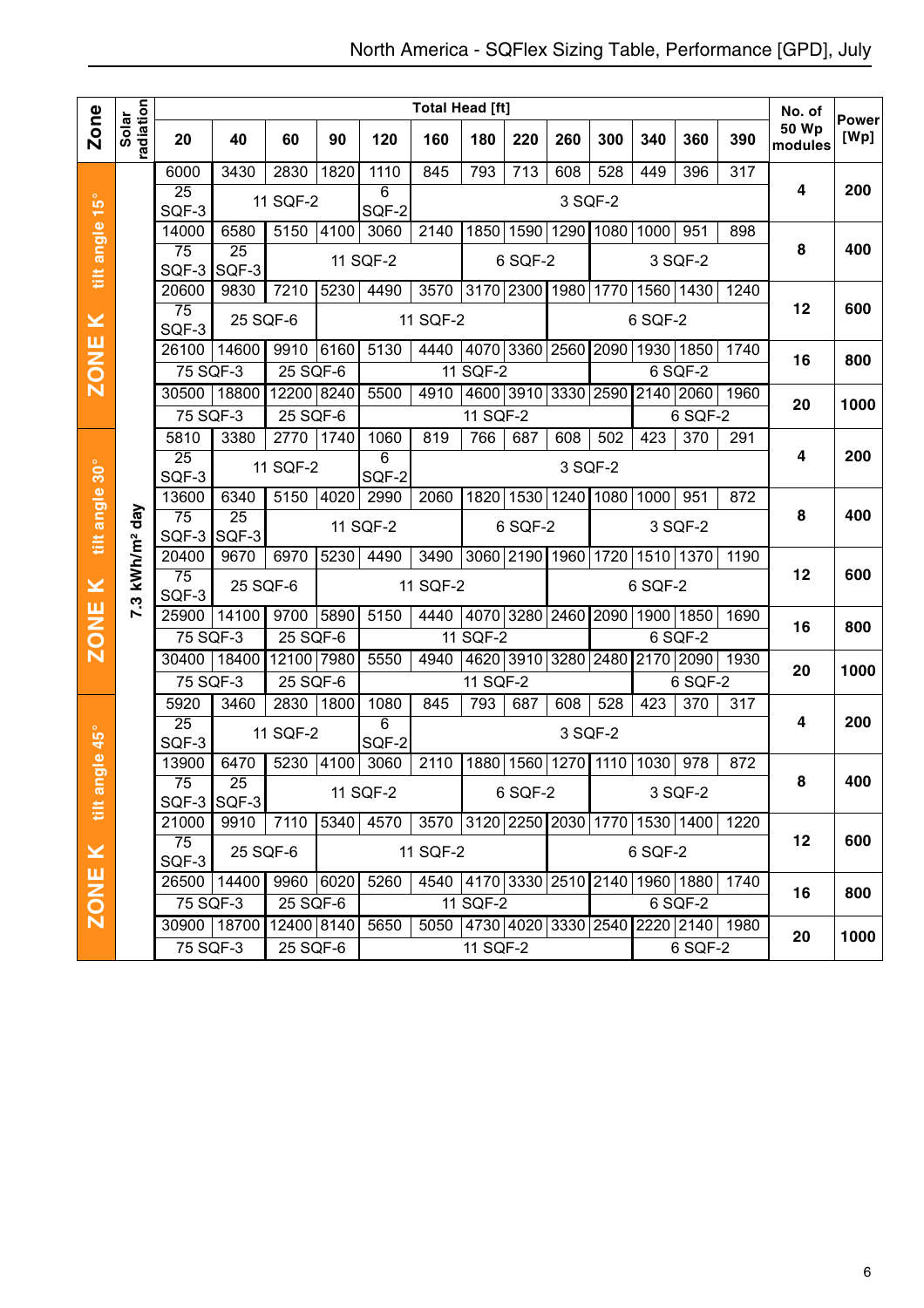|                |                        | <b>Total Head [ft]</b>   |                         |                        |      |           |                                    |                               |         |                               |                |                | No. of         |                                         |                         |                      |
|----------------|------------------------|--------------------------|-------------------------|------------------------|------|-----------|------------------------------------|-------------------------------|---------|-------------------------------|----------------|----------------|----------------|-----------------------------------------|-------------------------|----------------------|
| <b>Zone</b>    | radiation<br>Solar     | 20                       | 40                      | 60                     | 90   | 120       | 160                                | 180                           | 220     | 260                           | 300            | 340            | 360            | 390                                     | <b>50 Wp</b><br>modules | <b>Power</b><br>[Wp] |
|                |                        | 6470                     | 3650                    | 3040                   | 1980 | 1240      | 951                                | 845                           | 766     | 661                           | 581            | 476            | 423            | $\overline{370}$                        |                         |                      |
| $15^{\circ}$   |                        | 40                       |                         | 11 SQF-2               |      |           | $\overline{6}$                     |                               |         |                               | 3 SQF-2        |                |                |                                         | 4                       | 200                  |
|                |                        | SQF-3                    |                         |                        |      |           | SQF-2                              |                               |         |                               |                |                |                |                                         |                         |                      |
| tilt angle     |                        | 15100<br>$\overline{75}$ | 7160<br>$\overline{25}$ | 5310                   | 4330 | 3300      | 2350                               |                               |         | 1980 1690 1430 1140 1030 1000 |                |                |                | 925                                     | 8                       | 400                  |
|                |                        | SQF-3                    | SQF-3                   |                        |      | 11 SQF-2  |                                    |                               |         | 6 SQF-2                       |                |                | 3 SQF-2        |                                         |                         |                      |
|                |                        | 21800                    | 10500                   | 7790                   | 5360 | 4680      | 3800                               | 3410 2540                     |         |                               | 2060 1850 1660 |                | 1560           | 1370                                    |                         |                      |
| ⊐              |                        | $\overline{75}$          | 40                      | $\overline{25}$        |      |           | 11 SQF-2                           |                               |         |                               |                | 6 SQF-2        |                |                                         | 12                      | 600                  |
|                |                        | SQF-3                    | SQF-3                   | SQF-6                  |      |           |                                    |                               |         |                               |                |                |                |                                         |                         |                      |
| <b>ZONE</b>    |                        | 27400                    | 15900                   | 10600 6760             |      | 5280      | 4570                               | 4250 3570 2830 2170 1980 1900 |         |                               |                |                |                | 1800                                    | 16                      | 800                  |
|                |                        | 75 SQF-3                 | 19800                   | 25 SQF-6<br>12800 8750 |      |           | 5020                               | 11 SQF-2                      |         | 4730 4040 3490 2800 2190 2110 |                |                | 6 SQF-2        | 2010                                    |                         |                      |
|                |                        | 31600<br>75 SQF-3        |                         | 25 SQF-6               |      | 5600      |                                    | 11 SQF-2                      |         |                               |                |                | 6 SQF-2        |                                         | 20                      | 1000                 |
|                |                        | 6310                     | 3590                    | 2990                   | 1930 | 1190      | 925                                | 845                           | 740     | 661                           | 555            | 476            | 423            | 343                                     |                         |                      |
|                |                        | $\overline{25}$          |                         |                        |      |           | 6                                  |                               |         |                               |                |                |                |                                         | 4                       | 200                  |
|                |                        | SQF-3                    |                         | 11 SQF-2               |      |           | SQF-2                              |                               |         |                               | 3 SQF-2        |                |                |                                         |                         |                      |
|                |                        | 14700                    | 6950                    | 5340                   | 4280 | 3250      | 2270                               |                               |         | 1960   1660   1370   1110     |                | 1030           | 1000           | 925                                     |                         |                      |
| tilt angle 30° |                        | $\overline{75}$          | 25                      |                        |      | 11 SQF-2  |                                    |                               | 6 SQF-2 |                               |                |                | 3 SQF-2        |                                         | 8                       | 400                  |
|                |                        | SQF-3<br>21700           | SQF-3<br>10400          | 7610                   | 5390 | 4680      | 3750                               |                               |         | 3330 2430 2060                |                | 1820 1640 1510 |                | 1320                                    |                         |                      |
|                | kWh/m <sup>2</sup> day | 75                       |                         |                        |      |           |                                    |                               |         |                               |                |                |                |                                         | 12                      | 600                  |
| ᆜ              | <b>P.9</b>             | SQF-3                    | 25 SQF-6                |                        |      |           | 11 SQF-2                           |                               |         |                               |                | 6 SQF-2        |                |                                         |                         |                      |
|                |                        | 27200                    | 15400                   | 10400 6530             |      | 5280      | 4600                               | 4250 3510 2720 2170           |         |                               |                |                | 1980 1900      | 1800                                    | 16                      | 800                  |
| <b>ZONE</b>    |                        | 75 SQF-3                 |                         | 25 SQF-6               |      |           |                                    | 11 SQF-2                      |         |                               |                |                | 6 SQF-2        |                                         |                         |                      |
|                |                        | 31600                    | 19600                   | 12800 8610             |      | 5650      | 5050                               |                               |         | 4760 4070 3460 2720           |                |                | 2220 2140      | 2010                                    | 20                      | 1000                 |
|                |                        | 75 SQF-3<br>6450         | 3700                    | 25 SQF-6<br>3060       | 1980 | 1220      | 951                                | 11 SQF-2<br>872               | 766     | 661                           | 581            | 476            | 6 SQF-2<br>423 | 343                                     |                         |                      |
|                |                        | $\overline{25}$          |                         |                        |      |           | $\overline{6}$                     |                               |         |                               |                |                |                |                                         | 4                       | 200                  |
| ngle 45°       |                        | SQF-3                    |                         | 11 SQF-2               |      |           | SQF-2                              |                               |         |                               | 3 SQF-2        |                |                |                                         |                         |                      |
|                |                        | 15100                    | 7110                    | 5440                   | 4390 | 3330      | 2350                               |                               |         | 2010 1690 1400 1140 1080      |                |                | 1030           | 951                                     |                         |                      |
|                |                        | $\overline{75}$          | $\overline{25}$         |                        |      | 11 SQF-2  |                                    |                               | 6 SQF-2 |                               |                |                | 3 SQF-2        |                                         | 8                       | 400                  |
| tilt al        |                        | 22300                    | SQF-3 SQF-3<br>10600    | 7770                   |      | 5470 4780 | 3860 3410 2510 2110 1880 1660 1560 |                               |         |                               |                |                |                | 1370                                    |                         |                      |
|                |                        | 75                       |                         |                        |      |           |                                    |                               |         |                               |                |                |                |                                         | 12                      | 600                  |
| $\rightarrow$  |                        | SQF-3                    | 25 SQF-6                |                        |      |           | 11 SQF-2                           |                               |         |                               |                | 6 SQF-2        |                |                                         |                         |                      |
| <b>ZONE</b>    |                        | 27900                    |                         | 15800 10700 6680       |      | 5390      |                                    |                               |         |                               |                |                |                | 4700 4360 3590 2800 2220 2030 1930 1820 | 16                      | 800                  |
|                |                        | 75 SQF-3                 |                         | 25 SQF-6               |      |           |                                    | 11 SQF-2                      |         |                               |                |                | 6 SQF-2        |                                         |                         |                      |
|                |                        |                          | 32200 19900             | 13100 8820             |      | 5730      |                                    |                               |         |                               |                |                |                | 5150 4860 4170 3510 2800 2270 2190 2060 | 20                      | 1000                 |
|                |                        | 75 SQF-3                 |                         | 25 SQF-6               |      |           |                                    | 11 SQF-2                      |         |                               |                |                | 6 SQF-2        |                                         |                         |                      |
|                |                        |                          |                         |                        |      |           |                                    |                               |         |                               |                |                |                |                                         |                         |                      |
|                |                        |                          |                         |                        |      |           |                                    |                               |         |                               |                |                |                |                                         |                         |                      |
|                |                        |                          |                         |                        |      |           |                                    |                               |         |                               |                |                |                |                                         |                         |                      |
|                |                        |                          |                         |                        |      |           |                                    |                               |         |                               |                |                |                |                                         |                         |                      |
|                |                        |                          |                         |                        |      |           |                                    |                               |         |                               |                |                |                |                                         |                         |                      |
|                |                        |                          |                         |                        |      |           |                                    |                               |         |                               |                |                |                |                                         |                         |                      |
|                |                        |                          |                         |                        |      |           |                                    |                               |         |                               |                |                |                |                                         |                         |                      |
|                |                        |                          |                         |                        |      |           |                                    |                               |         |                               |                |                |                |                                         |                         |                      |
|                |                        |                          |                         |                        |      |           |                                    |                               |         |                               |                |                |                |                                         |                         |                      |
|                |                        |                          |                         |                        |      |           |                                    |                               |         |                               |                |                |                |                                         |                         |                      |
|                |                        |                          |                         |                        |      |           |                                    |                               |         |                               |                |                |                |                                         |                         |                      |
|                |                        |                          |                         |                        |      |           |                                    |                               |         |                               |                |                |                |                                         |                         |                      |
| $\overline{7}$ |                        |                          |                         |                        |      |           |                                    |                               |         |                               |                |                |                |                                         |                         |                      |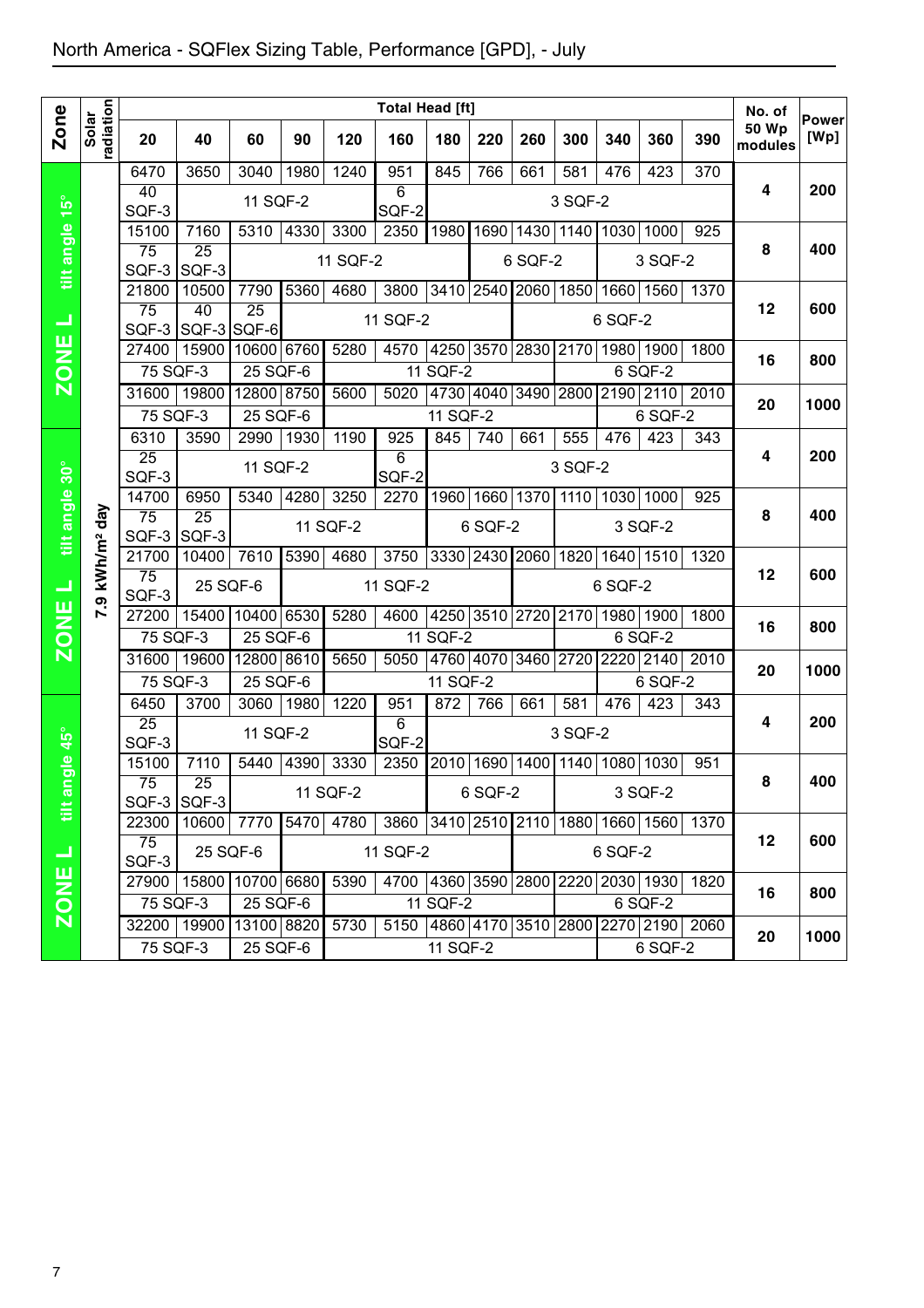|                |                    |                   |                 |                 |      |          | <b>Total Head [ft]</b>                       |                     |                     |                |                               |         |                |      | No. of           | <b>Power</b> |
|----------------|--------------------|-------------------|-----------------|-----------------|------|----------|----------------------------------------------|---------------------|---------------------|----------------|-------------------------------|---------|----------------|------|------------------|--------------|
| <b>Zone</b>    | radiation<br>Solar | 20                | 40              | 60              | 90   | 120      | 160                                          | 180                 | 220                 | 260            | 300                           | 340     | 360            | 390  | 50 Wp<br>modules | [Wp]         |
|                |                    | 6950              | 3800            | 3200            | 2110 | 1350     | 1000                                         | 898                 | 793                 | 713            | 608                           | 528     | 476            | 396  |                  |              |
|                |                    | 40<br>SQF-3       |                 | 11 SQF-2        |      |          | 6<br>SQF-2                                   |                     |                     |                | 3 SQF-2                       |         |                |      | 4                | 200          |
|                |                    | 15900             | 7560            | 5420            | 4490 | 3490     | 2510                                         | 2110                | 1770                |                | 1510 1220 1060 1030           |         |                | 951  |                  |              |
| tilt angle 15° |                    | 75<br>SQF-3 SQF-3 | $\overline{25}$ |                 |      | 11 SQF-2 |                                              |                     |                     | 6 SQF-2        |                               |         | 3 SQF-2        |      | 8                | 400          |
|                |                    | 22700             | 11300           | 8220            | 5440 | 4780     | 3960                                         | 3570 2690           |                     |                | 2110 1900 1740 1640           |         |                | 1450 |                  |              |
| Σ              |                    | 75 SQF-3          |                 | 25<br>SQF-6     |      |          | 11 SQF-2                                     |                     |                     |                |                               | 6 SQF-2 |                |      | 12               | 600          |
|                |                    | 28200             | 16700           | 11000 7160      |      | 5340     | 4680                                         |                     |                     |                | 4360 3670 3010 2190 2030 1960 |         |                | 1850 | 16               | 800          |
| <b>ZONE</b>    |                    | 75 SQF-3          |                 | $25$ SQF-6      |      |          |                                              | 11 SQF-2            |                     |                |                               |         | 6 SQF-2        |      |                  |              |
|                |                    | 32200             | 20400           | 13200 9040      |      | 5680     | 5070                                         |                     | 4810 4150 3570 2910 |                |                               |         | 2220 2170      | 2030 | 20               | 1000         |
|                |                    | 75 SQF-3          |                 | $25$ SQF-6      |      |          |                                              | 11 SQF-2            |                     |                |                               |         | 6 SQF-2        |      |                  |              |
|                |                    | 6760              | 3780            | 3140            | 2060 | 1290     | $\overline{978}$                             | 872                 | 793                 | 687            | 608                           | 502     | 449            | 370  |                  |              |
|                |                    | 40<br>SQF-3       |                 | 11 SQF-2        |      |          | $\overline{6}$<br>SQF-2                      |                     |                     |                | 3 SQF-2                       |         |                |      | 4                | 200          |
|                |                    | 15600             | 7400            | 5440            | 4460 | 3430     | 2460                                         | 2060                |                     |                | 1740 1450 1190 1080 1030      |         |                | 951  |                  |              |
| tilt angle 30° | day                | 75                | 25              |                 |      |          |                                              |                     |                     |                |                               |         |                |      | 8                | 400          |
|                |                    | $SQF-3$ SQF-3     |                 |                 |      | 11 SQF-2 |                                              |                     |                     | 6 SQF-2        |                               |         | 3 SQF-2        |      |                  |              |
|                | kWh/m <sup>2</sup> | 22600             | 11000           | 8030<br>25      | 5470 | 4810     | 3960                                         |                     | 3510 2620           | 2110           | 1900 1720                     |         | 1610           | 1430 | 12               | 600          |
| Σ              |                    | 75 SQF-3          |                 | SQF-6           |      |          | 11 SQF-2                                     |                     |                     |                |                               | 6 SQF-2 |                |      |                  |              |
| <b>ZONE</b>    | 8.4                | 28200 16400       |                 | 11000 6970      |      | 5360     | 4700 4360 3650 2930 2220 2030 1960           |                     |                     |                |                               |         |                | 1850 | 16               | 800          |
|                |                    | 75 SQF-3          |                 | 25 SQF-6        |      |          |                                              | 11 SQF-2            |                     |                |                               |         | 6 SQF-2        |      |                  |              |
|                |                    | 32300             | 20300           | 13200 8980      |      | 5710     | 5130                                         | 4860 4170 3570 2880 |                     |                |                               |         | 2250 2170 2060 |      | 20               | 1000         |
|                |                    | 75 SQF-3          |                 | $25$ SQF-6      |      |          |                                              | 11 SQF-2            |                     |                |                               |         | 6 SQF-2        |      |                  |              |
|                |                    | 6970              | 3860            | 3220 2110       |      | 1350     | 1000                                         | 898                 | 793                 | 713            | 608                           | 528     | 476            | 396  |                  |              |
| angle 45°      |                    | 40<br>SQF-3       |                 | 11 SQF-2        |      |          | 6<br>SQF-2                                   |                     |                     |                | 3 SQF-2                       |         |                |      | 4                | 200          |
|                |                    | 16000             | 7580            | 5520            | 4570 | 3540     | 2510                                         | 2110                |                     | 1800 1510 1220 |                               |         | 1110 1060      | 978  |                  |              |
|                |                    | 75                | 25              |                 |      | 11 SQF-2 |                                              |                     |                     | 6 SQF-2        |                               |         | 3 SQF-2        |      | 8                | 400          |
| 目              |                    | SQF-3 SQF-3       |                 |                 |      |          |                                              |                     |                     |                |                               |         |                |      |                  |              |
|                |                    | 23200 11400       |                 | 8240 5570<br>25 |      |          | 4910 4070 3590 2690 2170 1930 1740 1640 1480 |                     |                     |                |                               |         |                |      | 12               | 600          |
| $\mathbf{z}$   |                    | 75 SQF-3          |                 | SQF-6           |      |          | 11 SQF-2                                     |                     |                     |                |                               | 6 SQF-2 |                |      |                  |              |
|                |                    | 28900 16800       |                 | 11300 7190      |      | 5470     | 4810 4490 3730 3010 2270 2110 2010 1880      |                     |                     |                |                               |         |                |      | 16               | 800          |
| <b>ZONE</b>    |                    | 75 SQF-3          |                 | 25 SQF-6        |      |          |                                              | 11 SQF-2            |                     |                |                               |         | 6 SQF-2        |      |                  |              |
|                |                    | 33000 20700       |                 | 13500 9250      |      | 5790     | 5200 4940 4280 3620 2960 2300 2220 2110      |                     |                     |                |                               |         |                |      | 20               | 1000         |
|                |                    | 75 SQF-3          |                 | 25 SQF-6        |      |          |                                              | 11 SQF-2            |                     |                |                               |         | 6 SQF-2        |      |                  |              |